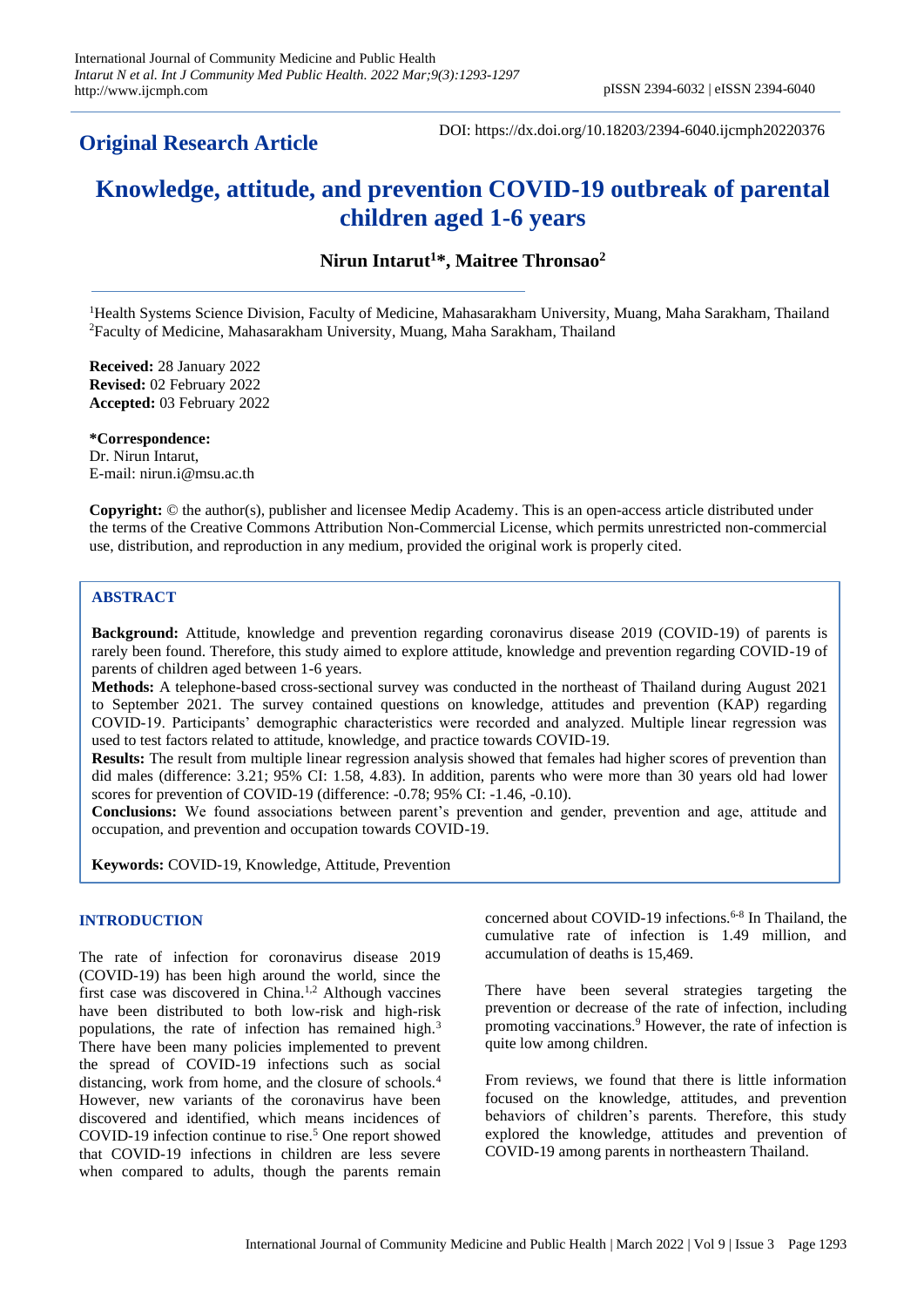#### **METHODS**

A cross-sectional study was conducted from August, 2021 to September, 2021 in Kalasin Province and Roi Et Province. We invited participants (parent example: father, mother) using simple random sampling from the list of family contacts on the maternal and child health cards.

The inclusion criteria is a parent living with children aged 1-6 years and not smoker. The parents identified on the cards were interviewed via telephone by a trained research assistant. Ultimately, 183 participants were included and analyzed.

#### *Variables measurement*

A measurement of knowledge, attitude and prevention of COVID-19 were obtained from the studies. $10,11$  The 6 items for knowledge of the clinical presentation of COVID-19 were measured by scoring "Correct", "Incorrect", or "don't know".

If participants answered "True", they were assigned 1 point, and the others were assigned 0 points. A total attitude score was summed and ranked from 0 to 6 (Cronbach alpha =  $0.71$ ). The 4 items for attitude about COVID-19 were scored by ranking them from 1 to 5 ("Strongly Disagree" was assigned 1 point; "Disagree" was assigned 2 points; "Uncertainty" was assigned 3 points; "Agree" was assigned 4 points; "Strongly agree" was assigned 5 points). Total attitude score was summed and ranked from 5 to 20 (Cronbach alpha  $= 0.70$ ). In addition, 10 items for prevention of COVID-19 were also measured and ranked from 0 to 30 (Cronbach alpha  $=$ 0.74). Four choices were selected; "never" were scored 0; "rarely" were scored 1; "often" were scored 2; "always" were scored 3. Measurement had higher scores indicating better knowledge, attitude, or prevention of COVID-19.

Demographic data were also collected including age in years (<30, ≥30 years), gender (males, females), education levels (no formal education, primary school, secondary school, bachelor or higher education), occupation (no job, government officer, farmer, merchant, freelance), and monthly income (<15000 Thai Baht, ≥15000 Thai Baht).

#### *Statistical methods*

We described the knowledge, attitude and prevention scores according to the demographic data by using mean and standard deviation. Multiple linear regression was used to explore the related factors amongst knowledge, attitude and prevention scores. All analyses were conducted using R software version 4.1.0.12,  $p<0.05$  was considered statistically significant. The sample size was calculated using standard deviation of attitude score (0.1)

13 with an alpha error of 5%, and precision of 0.01. In total, sample size was determined to be 96 participants.

#### *Ethical approval*

This study was approved by the Mahasarakham university Institutional Review Board (IRB) approved the study.

### **RESULTS**

Table 1 shows that participants were mostly females  $(95.1\%)$ , less than 30 years  $(54.1\%)$ , primary school (18.0%), freelance (31.1%), and had monthly incomes of more than 15000 Thai baht per month (68.9%).

Mean scores for attitude, knowledge, and prevention were 17.6 (SD: 1.5), 5.9 (SD: 0.3), and 20.1 (SD: 2.6), respectively.

When comparing factors, we found that the score for prevention of COVID-19 was statistically significant among gender (p value: 0.013), age group (p-value: 0.015), and occupation (p value: 0.020). However, others factor were not found to have statistical significance, as shown in Table 2.

Table 3 shows the results from multiple linear regression analysis. Females had higher scores for prevention compared to males (difference: 3.21; 95%CI: 1.58, 4.83). In addition, parents who were more than 30 years old had lower scores for prevention of COVID-19 (difference: -0.78; 95%CI: -1.46, -0.10).

#### **Table 1: Demographic data of parents (n=183).**

| <b>Variables</b>                  | <b>Frequency</b> $(\%)$ |  |  |  |
|-----------------------------------|-------------------------|--|--|--|
| Gender                            |                         |  |  |  |
| Male                              | 9(4.9)                  |  |  |  |
| Female                            | 174 (95.1)              |  |  |  |
| Age (years)                       |                         |  |  |  |
| $<$ 30                            | 99 (54.1)               |  |  |  |
| $\geq 30$                         | 84 (45.9)               |  |  |  |
| <b>Educational level</b>          |                         |  |  |  |
| Primary school                    | 33 (18.0)               |  |  |  |
| Secondary school                  | 94 (51.4)               |  |  |  |
| Bachelor or higher                | 56 (30.6)               |  |  |  |
| Occupation                        |                         |  |  |  |
| No job                            | 27 (14.8)               |  |  |  |
| Government officer                | 10(5.5)                 |  |  |  |
| Farmer                            | 54 (29.5)               |  |  |  |
| Merchant                          | 35(19.1)                |  |  |  |
| Freelance                         | 57(31.1)                |  |  |  |
| <b>Monthly income (Thai Baht)</b> |                         |  |  |  |
| $<$ 15000                         | 57(31.1)                |  |  |  |
| $\geq$ 15000                      | 126 (68.9)              |  |  |  |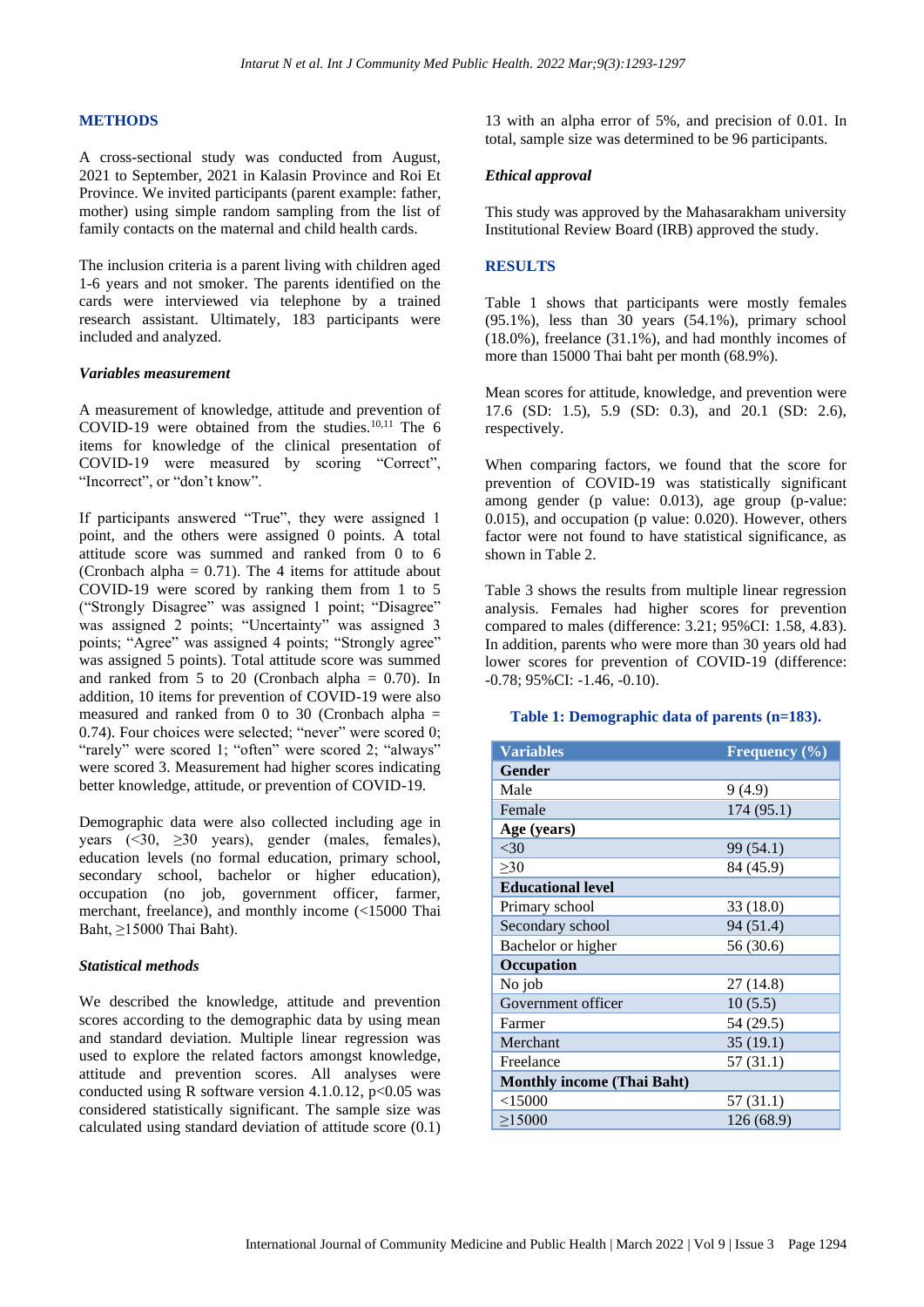### **Table 2: The summary scores of attitude, knowledge and prevention towards COVID-19.**

| <b>Variables</b>                                                                                                                                                                                                                               | <b>Attitude</b> | <b>Knowledge</b> | <b>Prevention</b> |  |  |  |
|------------------------------------------------------------------------------------------------------------------------------------------------------------------------------------------------------------------------------------------------|-----------------|------------------|-------------------|--|--|--|
| <b>Overall</b>                                                                                                                                                                                                                                 | 17.6(1.5)       | 5.9(0.3)         | 20.1(2.6)         |  |  |  |
| Gender                                                                                                                                                                                                                                         |                 |                  |                   |  |  |  |
| Male                                                                                                                                                                                                                                           | 17.1(1.2)       | 6(0)             | $16.9(1.7)$ *     |  |  |  |
| Female                                                                                                                                                                                                                                         | 17.7(1.5)       | 5.9(0.3)         | 20.3(2.5)         |  |  |  |
| Age (years)                                                                                                                                                                                                                                    |                 |                  |                   |  |  |  |
| $<$ 30                                                                                                                                                                                                                                         | 17.4(1.5)       | 5.8 (0.4) $*$    | $20.6(2.4)$ *     |  |  |  |
| $\geq 30$                                                                                                                                                                                                                                      | 17.9(1.4)       | 5.9(0.2)         | 19.7(2.7)         |  |  |  |
| <b>Educational level</b>                                                                                                                                                                                                                       |                 |                  |                   |  |  |  |
| Primary school                                                                                                                                                                                                                                 | 17.7(1.4)       | 5.9(0.3)         | $19.7(2.3)$ *     |  |  |  |
| Secondary school                                                                                                                                                                                                                               | 17.5(1.6)       | 5.9(0.4)         | 19.7(2.4)         |  |  |  |
| Bachelor or higher                                                                                                                                                                                                                             | 17.8(1.4)       | 5.9(0.3)         | 21.2(2.7)         |  |  |  |
| Occupation                                                                                                                                                                                                                                     |                 |                  |                   |  |  |  |
| No job                                                                                                                                                                                                                                         | $16.4(1.9)$ *   | 5.7(0.5)         | $19.7(3.2)$ *     |  |  |  |
| Government officer                                                                                                                                                                                                                             | 17.9(1.4)       | 5.8(0.4)         | 21.1(1.8)         |  |  |  |
| Farmer                                                                                                                                                                                                                                         | 18.0(1.1)       | 5.9(0.3)         | 18.9(2.1)         |  |  |  |
| Merchant                                                                                                                                                                                                                                       | 17.2(1.3)       | 5.9(0.2)         | 21(2.6)           |  |  |  |
| Freelance                                                                                                                                                                                                                                      | 18.1(1.4)       | 5.9(0.3)         | 20.9(2.3)         |  |  |  |
| <b>Monthly income (Thai Baht)</b>                                                                                                                                                                                                              |                 |                  |                   |  |  |  |
| $<$ 15000                                                                                                                                                                                                                                      | 17.7(1.6)       | 5.9(0.3)         | 20(2.4)           |  |  |  |
| $\geq$ 15000<br>and the contract of the contract of the contract of the contract of the contract of the contract of the contract of the contract of the contract of the contract of the contract of the contract of the contract of the contra | 17.6(1.5)       | 5.9(0.4)         | 20(2.4)           |  |  |  |

\*there were statistical significance (p<0.05).

# **Table 3: The results from multiple linear regression.**

| <b>Variables</b>                  | <b>Attitude</b>             | <b>Knowledge</b>            | <b>Prevention</b>           |
|-----------------------------------|-----------------------------|-----------------------------|-----------------------------|
| <b>Gender</b>                     |                             |                             |                             |
| Male                              | Reference                   | Reference                   | Reference                   |
| Female                            | $0.50(-0.49, 1.49)$         | $-0.10$ $(-0.33, 0.14)$     | $3.21(1.58, 4.83)$ *        |
| Age (years)                       |                             |                             |                             |
| $30$                              | Reference                   | Reference                   | Reference                   |
| $\geq 30$                         | $0.35$ ( $-0.06$ , $0.77$ ) | $0.09$ ( $-0.01$ , $0.19$ ) | $-0.78$ $(-1.46, -0.10)$ *  |
| <b>Educational level</b>          |                             |                             |                             |
| Primary school                    | Reference                   | Reference                   | Reference                   |
| Secondary school                  | $-0.15$ $(-0.73, 0.43)$     | $-0.01$ $(-0.15, 0.13)$     | $-0.68$ $(-1.64, 0.28)$     |
| Bachelor or higher                | $-0.18(-0.83, 0.48)$        | $0.07$ ( $-0.08$ , $0.23$ ) | $0.59$ ( $-0.49$ , $1.66$ ) |
| Occupation                        |                             |                             |                             |
| No job                            | Reference                   | Reference                   | Reference                   |
| Government officer                | $1.50(0.40, 2.60)$ *        | $0.01 (-0.26, 0.27)$        | $0.09(-1.72, 1.90)$         |
| Farmer                            | $1.51(0.86, 2.16)$ *        | $0.17(0.02, 0.33)$ *        | $-0.99$ $(-2.06, 0.08)$     |
| Merchant                          | $0.75(0.04, 1.46)^*$        | $0.19(0.02, 0.36)$ *        | $1.05(-0.12, 2.21)$         |
| Freelance                         | $1.54(0.88, 2.20)$ *        | $0.12 (-0.03, 0.28)$        | $0.83(-0.25, 1.91)$         |
| <b>Monthly income (Thai Baht)</b> |                             |                             |                             |
| $<$ 15000                         | Reference                   | Reference                   | Reference                   |
| $\geq 15000$                      | $-0.09(-0.53, 0.35)$        | $-0.02(-0.13,0.08)$         | $0.23$ ( $-0.49$ , $0.95$ ) |

\*there were statistical significance (p<0.05).

# **DISCUSSION**

Our evidence shows higher scores for prevention of COVID-19 among females and parents who were less than 30 years old. However, the scores for knowledge and attitude, among others factors (gender, age, educational level, monthly income) were not observed to be statistically significant.

The attitude, knowledge, and practice scores had high levels. This might have been because participants had a high education, and they were aware of the disease infection. A study of knowledge, attitudes, and practices related to COVID-19 in South Korea, found that belief was the most influential factor and the knowledge score varied by sociodemographic characteristics. This report was carried out after first COVID-19 case confirmed.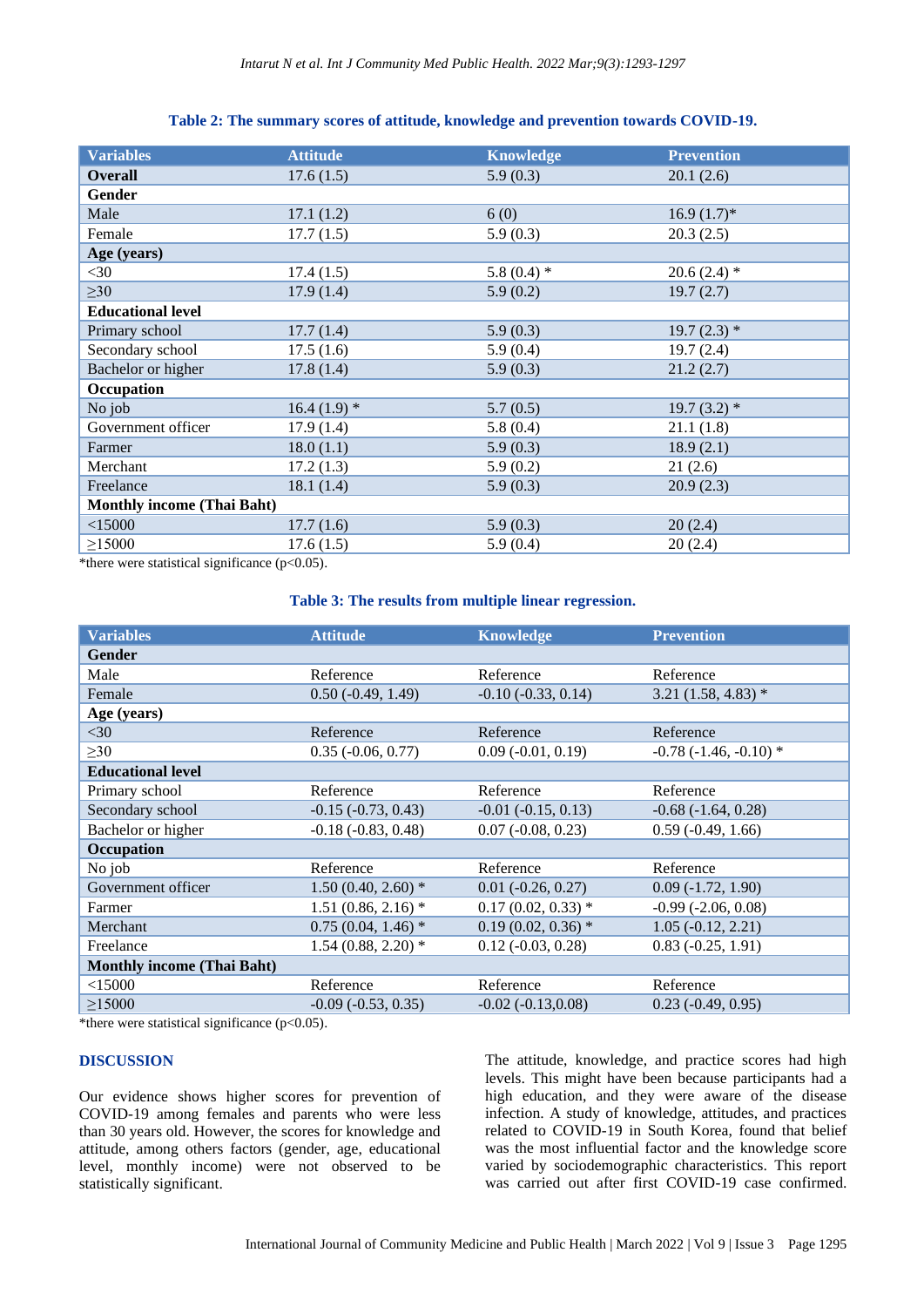However, our study was carried out during peak epidemic of COVID-19. Previous studies have showed different scores of attitude, knowledge, and practice on age and gender patterns.14-16 In our study, gender difference in prevention of COVID-19 were found in this analysis. Females tended to protect against COVID-19 infection more than males. This finding might conform with the study of Abate et al, they reported that the prevalence of COVID-19 infection was found in males than females.<sup>17</sup> So, females tended to have protection against COVID-19 infection more than did males. This is also consistent with a study in Bangladesh that reported that the female sex have more frequent prevention practice than males. In addition, there has been a report on the prevention of COVID-19 from Sawsan Abuhammad, the study showed that parents had a high prevention of COVID-19 that could protect their children from infection. There has been a study of knowledge, attitude, and practices of parents concerning immunization of infants which found that parents have a high good attitude scores. $18$ 

The strength of this study lies on this study might be that it is the first report in Thailand reporting KAP of parents toward COVID-19. However, the study has limitations; firstly, the KAP of this study might be an inadequate assessment of attitudes, knowledge, and practices towards COVID for parents. Secondly, we used telephone-base interviews and some participants might responded to a question rapidly or with a delay and this might have resulted in bias in our result. Finally, overestimated KAP scores might occur because this study collected the data during COVID-19 outbreak in Thailand and parents might have been frequently exposed to news or other health promotion. This effect might over estimated KAP scores.

#### **CONCLUSION**

Knowledge, attitude, and practice towards COVID-19 had high scores. This scores varied by demographic data especially for the practice scores that varied by age and gender.

# **ACKNOWLEDGEMENTS**

We acknowledged the participants and staff of faculty of medicine, Mahasarakham University, in collecting data and assisting in conducting research. We also thank Dr. Adrian Roderick Plant for assistance with manuscript presentation.

*Funding: Mahasarakham University 2021 Conflict of interest: None declared Ethical approval: The study was approved by the Institutional Ethics Committee*

#### **REFERENCES**

1. Dong E, Du H, Gardner L. An interactive web-based dashboard to track COVID-19 in real time. Lancet Infect Dis. 2020;20(5):533-4.

- 2. Pekar J, Worobey M, Moshiri N, Scheffler K, Wertheim JO. Timing the SARS-CoV-2 index case in Hubei province. Science. 2021;372(6540):412-7.
- 3. Mathieu E, Ritchie H, Ortiz-Ospina E, Roser M, Hasell J, Appel C, et al. A global database of COVID-19 vaccinations. Nat Hum Behav. 2021;5(7):947-53.
- 4. Hsiang S, Allen D, Annan-Phan S, Bell K, Bolliger I, Chong T, et al. The effect of large-scale anticontagion policies on the COVID-19 pandemic. Nature. 2020;584(7820):262-7.
- 5. Karim SSA, Karim QA. Omicron SARS-CoV-2 variant: a new chapter in the COVID-19 pandemic. Lancet. 2021;398(10317):2126-8.
- 6. Preston LE, Chevinsky JR, Kompaniyets L, Lavery AM, Kimball A, Boehmer TK, et al. Characteristics and Disease Severity of US Children and Adolescents Diagnosed With COVID-19. JAMA Network Open. 2021;4(4):e215298-e.
- 7. Tagarro A, Cobos-Carrascosa E, Villaverde S, Sanz-Santaeufemia FJ, Grasa C, Soriano-Arandes A, et al. Clinical spectrum of COVID-19 and risk factors associated with severity in Spanish children. Eur J Pediatr. 2021;1-11.
- 8. Sarı E, Terin H, Açıkel SB, Akkaya B, Şenel S. An exploration of parental awareness, knowledge, and concerns related to COVID-19. Ann Clin Psychiatry. 2021;33(3):180-6.
- 9. Bruminhent J, Ruangsubvilai N, Nabhindhakara J, Ingsathit A, Kiertiburanakul S. Clinical characteristics and risk factors for coronavirus disease 2019 (COVID-19) among patients under investigation in Thailand. Plos One. 2020;15(9):e0239250.
- 10. Abuhammad S. Parents' knowledge and attitude towards COVID-19 in children: A Jordanian Study. Int J Clin Pract. 2021;75(2):e13671.
- 11. Lee M, Kang BA, You M. Knowledge, attitudes, and practices (KAP) toward COVID-19: a crosssectional study in South Korea. Bmc Public Health. 2021;21(1):295.
- 12. R Core Team. R: A Language and Environment for Statistical Computing. Vienna, Austria: R Foundation for Statistical Computing; 2013.
- 13. Mushi A, Yassin Y, Khan A, Yezli S, Almuzaini Y. Knowledge, Attitude, and Perceived Risks Towards COVID-19 Pandemic and the Impact of Risk Communication Messages on Healthcare Workers in Saudi Arabia. Risk Manag Healthc Policy. 2021;14:2811-24.
- 14. Honarvar B, Lankarani KB, Kharmandar A, Shaygani F, Zahedroozgar M, Rahmanian Haghighi MR, et al. Knowledge, attitudes, risk perceptions, and practices of adults toward COVID-19: a population and field-based study from Iran. Int J Public Health. 2020;65(6):731-9.
- 15. Hatabu A, Mao X, Zhou Y, Kawashita N, Wen Z, Ueda M, et al. Knowledge, attitudes, and practices toward COVID-19 among university students in